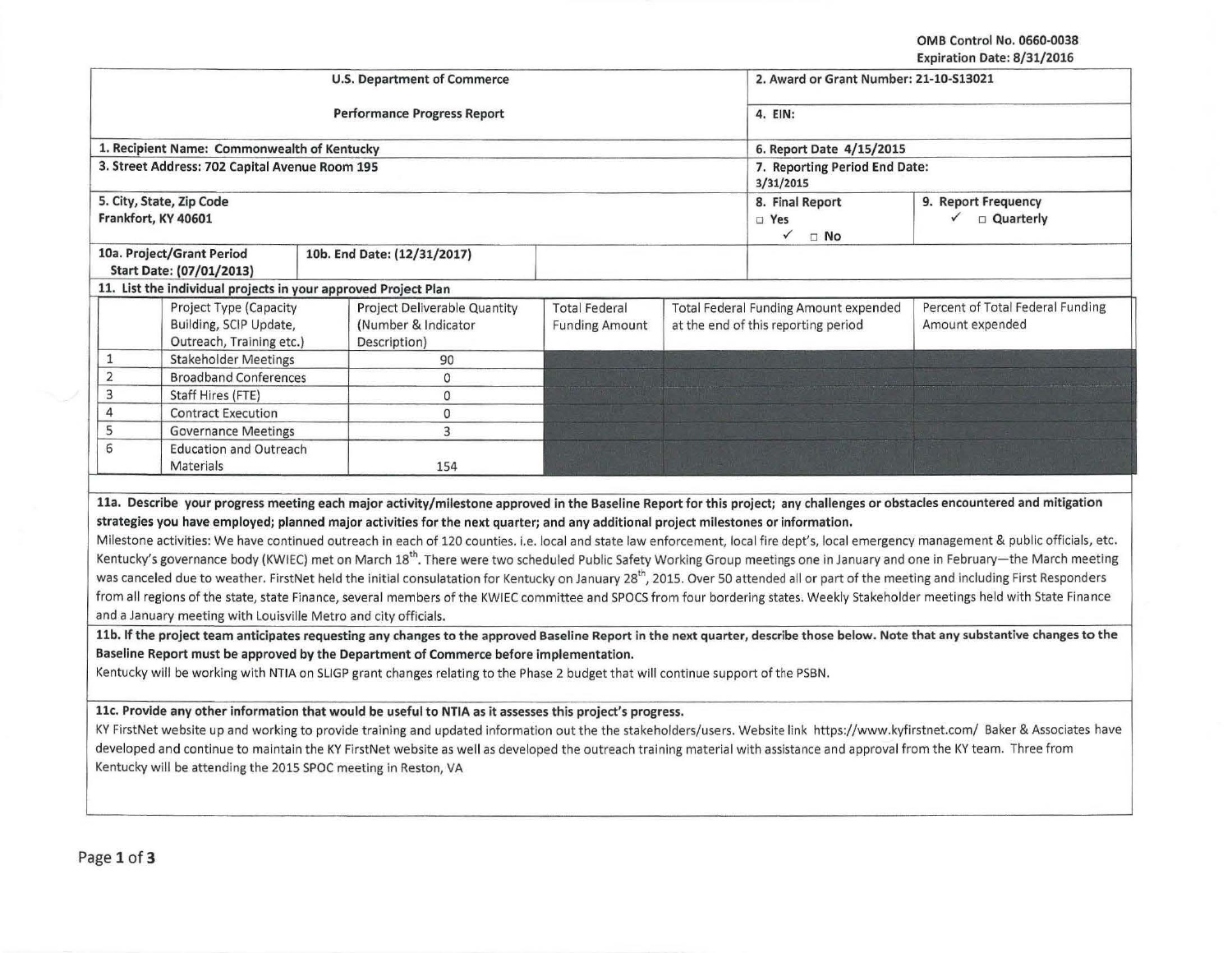## lld. Describe any success stories or best practices you have identified. Please be as specific as possible.

Kentucky State Police and Baker are continuing outreach to all public safety & first responders across the state. Information packets with OEC coverage maps have been sent out to these groups in all 120 counties with questions about data coverage and what mobile data devices that they currently are using. Packets that have been received are being reviewed and responses to first responders are ongoing. We plan to use these contacts to assist in the future data collection part of phase 2.

12. Personnel

12a. If the project is not fully staffed, describe how any lack of staffing may impact the project's time line and when the project will be fully staffed.

No staff increases this quarter.

## 12b. Staffing Table

| <b>Job Title</b>     | FTE <sub>%</sub> | <b>Project(s) Assigned</b>             | Change    |  |
|----------------------|------------------|----------------------------------------|-----------|--|
| <b>SWIC</b>          | 75%              | Provide oversight of the SLIGP project | No change |  |
| <b>Staff Member</b>  | 100%             | Provide administrative support         | No change |  |
| <b>Stafff Member</b> | 100%             | Provide Project Support                | No change |  |

Add Row Remove Row

## 13. Subcontracts (Vendors and/or Subrecipients)

13a. Subcontracts Table -Include all subcontractors. The totals from this table must equal the "Subcontracts Total" in Question 14f.

| Name                          | <b>Subcontract Purpose</b>         | Type<br>(Vendor/Subrec.) | RFP/RFQ<br>Issued<br>(Y/N) | Contract<br>Executed<br>(Y/N) | Start<br>Date | End<br>Date | <b>Total Federal</b><br><b>Funds Allocated</b> | <b>Total Matching</b><br><b>Funds Allocated</b> | Project and % Assigned |
|-------------------------------|------------------------------------|--------------------------|----------------------------|-------------------------------|---------------|-------------|------------------------------------------------|-------------------------------------------------|------------------------|
| Michael Baker<br>& Associates | Website Development                | Vendor                   | N                          |                               | 2/20/14       | 6/30/<br>16 | \$225,000                                      |                                                 |                        |
| Michael Baker<br>& Associates | Data Collection                    | Vendor                   | N                          | $\overline{U}$                | 2/20/14       | 6/30/<br>16 | \$500,000                                      |                                                 |                        |
| Michael Baker<br>& Associates | Outreach & Education<br>Consulting | Vendor                   | N                          |                               | 2/20/14       | 6/30/<br>16 | \$543,750                                      |                                                 |                        |

Add Row Remove Row

13b. Describe any challenges encountered with vendors and/or subrecipients.

No issues-Baker & Assciates have worked with the KY FirstNet team to develop a KY website and work with the team on Outreach & Education.